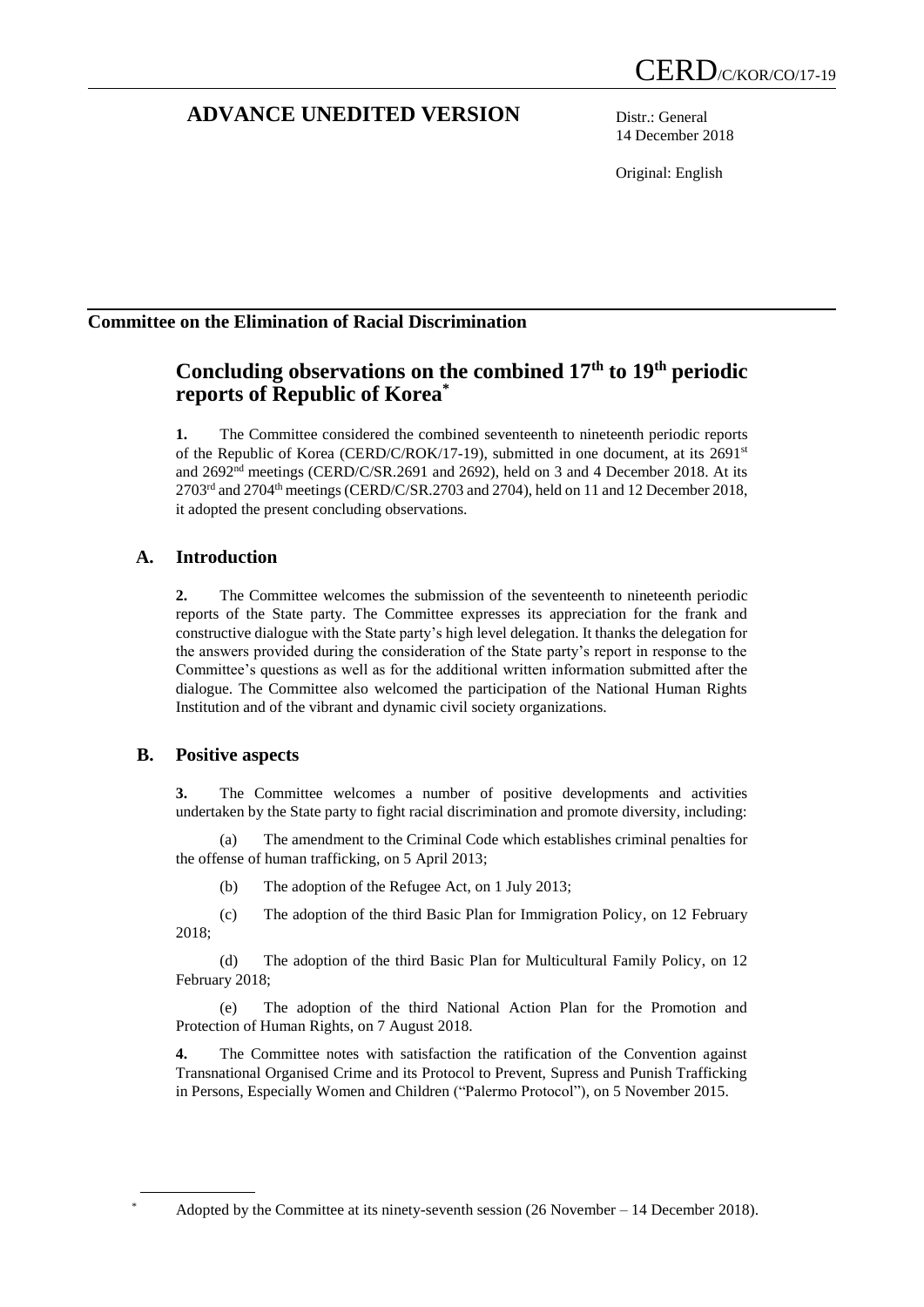## **C. Concerns and recommendations**

### **Legislation and definition of racial discrimination**

**5.** The Committee regrets that once again, the State party has failed to adopt a comprehensive legislation that prohibits and defines racial discrimination, in spite of the Committee's previous recommendations (CERD/C/KOR/CO/15-16). The Committee emphasises that article  $11(1)$  of the Constitution along with other existing laws addressing certain aspects of discrimination are not sufficient substitutes for the full definitions and descriptions of prohibited grounds in the Convention. The Committee is also concerned about the absence of a provision in the Criminal Code establishing racist motives as aggravating circumstances leading to enhanced penalties (arts. 1, 2 and 4).

**6. The Committee reiterates its recommendation (CERD/C/KOR/CO/15-16) that the State party expedite the adoption of a comprehensive law that defines and prohibits direct and indirect racial discrimination on all prohibited grounds, in line with article 1 of the Convention. The Committee also reiterates its recommendation (CERD/C/KOR/CO/15-16) that the State party amend its Criminal Code to consider racist motivations as aggravating circumstances with respect to criminal offenses, in line with article 4 of the Convention. The Committee further recommends that the State party set up a mechanism to collect statistics on racially motivated crimes, disaggregated by race, colour, ethnicity, national origin, religion, immigration status, gender and other indicators that would identify intersecting forms of discrimination.**

### **Racist hate speech**

**7.** The Committee is concerned about the current climate of hate and mistrust towards migrants and refugees in the State party. The Committee is also concerned about the rise of hate speech, incitement to racial hatred and propagation of ideas of racial superiority as well as racist stereotypes expressed in the media, including on Internet and on social media, particularly exacerbated by the arrival of around 500 Yemeni refugees on Jeju Island in May 2018. The Committee is further concerned about the use of derogatory terms such as "illegal immigrants" used in official documents to refer to migrants residing in the State party without a valid permit, noting that such terms exacerbate negative perceptions and discriminations towards these migrants (arts. 2, 4 and 7).

**8. In light of its general recommendation No. 35 (2013) on combatting racist hate speech, the Committee recommends that the State party:** 

**(a) Take measures to firmly combat hate speech and adopt a strategy to: i) address prejudices, misunderstanding and misinformation about migrants and refugees, in particular Muslim refugees; ii) raise the awareness of the population about refugee rights; and iii) promote understanding and tolerance between refugees and the local population;**

**(b) Continue to monitor the media, Internet and social networks to identify individuals or groups who disseminate ideas based on racial superiority or incite to racial hatred against foreigners, investigate such acts and if convicted, sanction such individuals or groups with appropriate penalties, as required by article 4 of the Convention;**

**(c) Ensure the effective implementation of the Guidelines for Broadcasting Language;**

**(d) Review its legislation and official documents to eliminate the use of the term "illegal immigrants" and avoid its use in the future.** 

**The Committee also recommends that the State party take steps to create an environment conducive to reducing the antagonism against migrants in the larger society and which facilitates the integration of migrants into society.**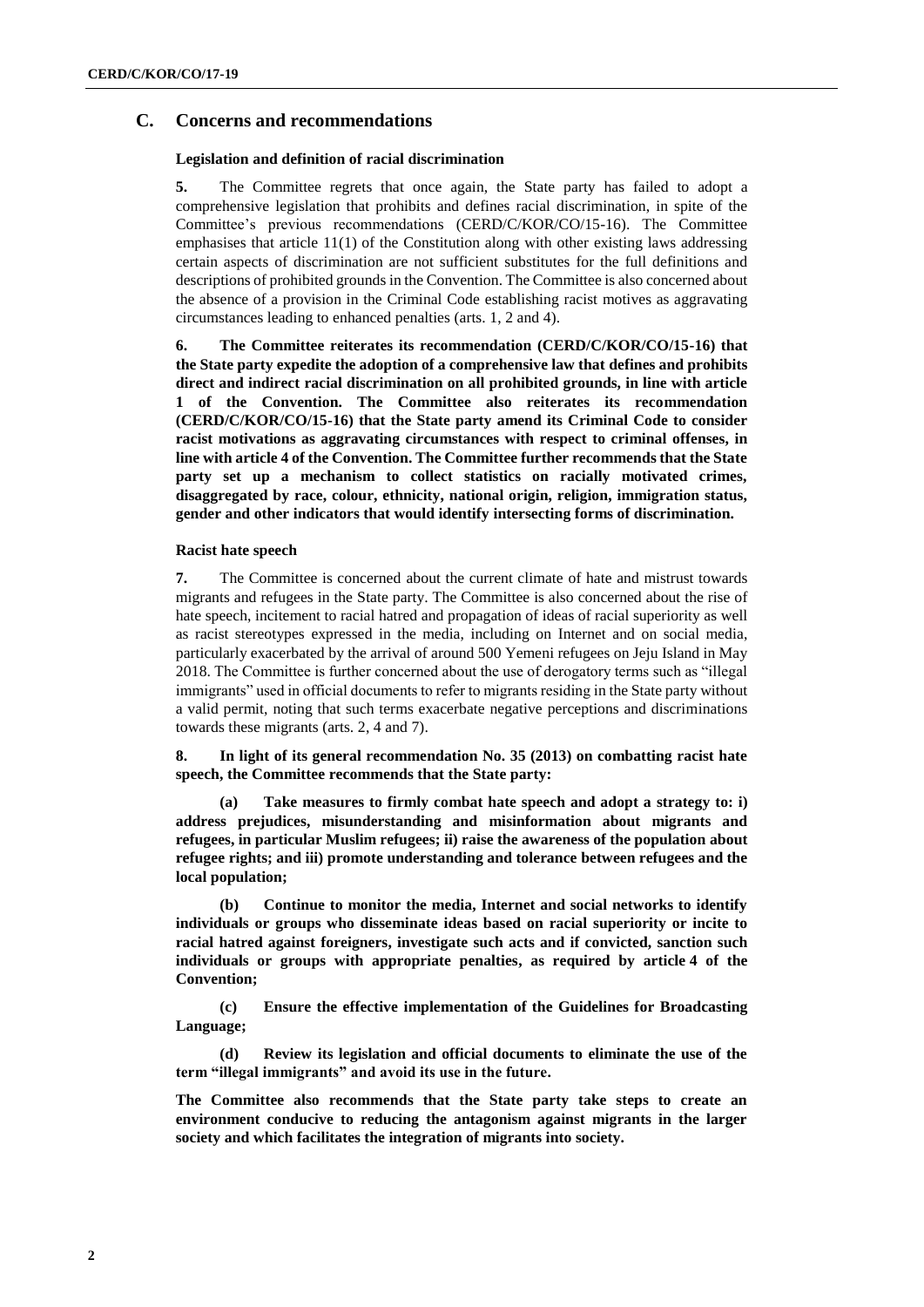#### **Migrant workers**

**9.** The Committee is concerned that, despite amendments to the Employment Permit System in 2012, migrant workers still face the following obstacles: a) restrictions in the number of times they can change workplace; b) restrictions to the maximum period of authorized stay in the territory of the State party; c) the impossibility of family reunification; d) the very limited possibility to change visa type, which hinders migrant workers' access to a long-term or a permanent residence permit and increases the risk of irregular stay (art. 5).

**10. The Committee recommends that the State party further amend the Employment Permit System and other legislation applicable to migrant workers to: a) facilitate family reunification; b) remove restrictions which prevent them to change their workplace; c) extend their maximum period of stay and; d) allow them to obtain a different visa type.**

**11.** The Committee is concerned about reports that the Labour Standards Act does not apply in the agriculture and fisheries industries and are often not applied in practice in the manufacturing, construction and livestock industries, while working conditions of migrant workers in these sectors remain inadequate. The Committee is also concerned that migrants do not benefit from the same minimum wages as Korean nationals in the fisheries industry and that the profit is reportedly shared exclusively among Korean workers. Additionally, the Committee is concerned that such migrant workers face obstacles to report physical and verbal abuses, labour exploitation and harassment to which they are exposed (arts. 1, 5 and 6).

**12. In light of its general recommendation No. 30 (2005) on discrimination against non-citizens, the Committee recommends that the State party make the necessary amendments to the legislation applicable to migrant workers to eliminate discrimination against non-citizens in relation to working conditions and work requirements, including employment rules and practices which may have discriminatory purposes or effect. It also recommends that the State party firmly combat discrimination between national and foreign workers, including by strengthening its labour inspections in industries employing migrant workers, without prejudice to their immigration status. It further recommends that the State party guarantee access to adequate remedies for migrant workers in cases where their rights are violated, and ensure that those responsible are held accountable and sanctioned with appropriate penalties. Finally, the Committee requests the State party to include in its next periodic report statistics on visits, violations, sanctions, remedies and penalties of the labour inspection or any other body.**

#### **Refugees and asylum-seekers**

**13.** While noting the efforts undertaken by the State party to train refugee status determination officers with the United Nations High Commissioner for Refugees, to promote speedy, transparent and fair refugee status determination procedures and to receive refugee status applications at the port of entry, the Committee remains concerned that the acceptance rate for refugee status remains extremely low. It is also concerned that asylum seekers still face challenges in the appeal procedure, as the decision rejecting their asylum application is notified in two languages only, Korean and English, and does not provide comprehensive information about the steps to appeal the decision. The Committee is further concerned about reports that in some cases, refugee status determination interviews were conducted unprofessionally. Additionally, the Committee is concerned that the State party appears to prioritize the resettlement of refugees from certain regions as opposed to others (art. 5 and 6).

**14. The Committee recommends that the State party ensure that applicants for refugee status be supported by professional and competent staff throughout the refugee status determination process and have access to clear information about the process in a language they understand. The Committee also recommends that the State party continue to provide and strengthen human rights training to immigration officers and interpreters working with refugee applicants. It further recommends that the State party take measures to guarantee that the refugee status determination is conducted in**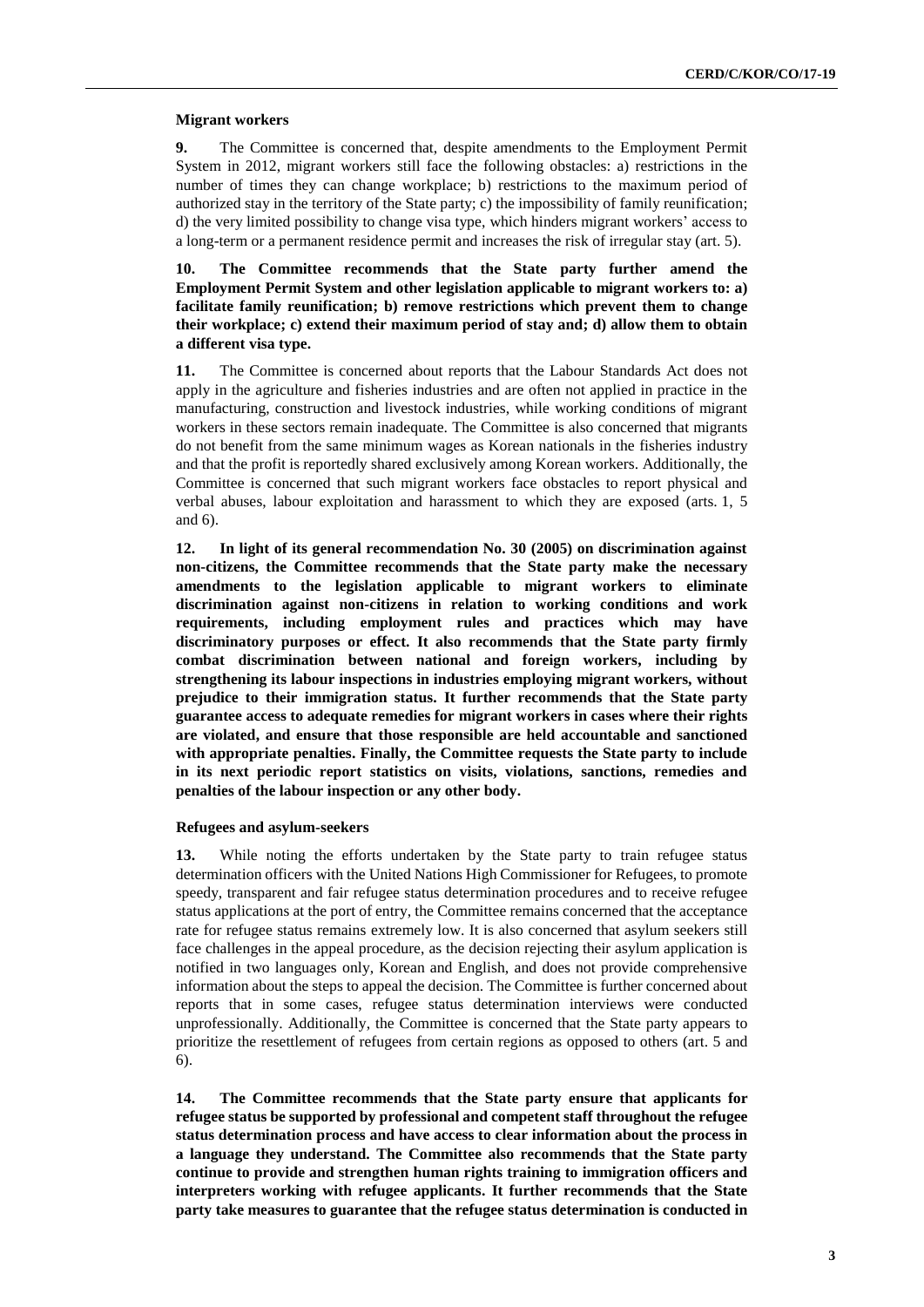**a professional manner. Additionally, the Committee requests that the State party ensures that any decision related to asylum-seekers and refugees is fair and based solely on protection needs instead of race, colour, national or ethnic origin.**

#### **Undocumented migrants**

**15.** The Committee is concerned that undocumented migrants continue to endure repression in the State party and there are cases of violent crackdowns by immigration and police officers that frequently result in injuries and, in some cases, in deaths. The Committee is also concerned about crackdowns conducted against the Migrants' Trade Union (MTU), in some cases leading to the deportation of union leaders. The Committee is further concerned about reported acts of repression against human rights defenders, sometimes resulting in death. Moreover, the Committee is concerned that, due to their immigration status, undocumented migrants who have been victims of human rights violations are reluctant to report them to law enforcement authorities (arts. 5 and 6).

**16. The Committee recommends that the State party take measures to prevent violence targeting undocumented migrant workers, including members of trade unions, and to intensify human rights training delivered to police and immigration officers, including on the protection of human rights defenders, the right to peaceful assembly, freedom of association and the right to organise. The Committee also recommends that the State party guarantee the right of all workers to participate in trade union activities without fear of deportation. The Committee further recommends that the State party take steps to ensure that victims can report violations without prejudice related to their immigration status and have access to adequate remedies. The Committee requests that the State party provide data on the number of migrants arrested and deported following crackdowns and, in cases where excessive force was used, the number of cases that have been investigated.**

**17.** The Committee is concerned that under article 63 of the Immigration Act, the detention of immigrants who cannot be immediately deported could be indefinitely extended every three months based on an authorization granted by the Ministry of Justice. It is also concerned that while undocumented immigration detainees are entitled to submit an administrative appeal to challenge their detention, these appeals are reviewed by the Ministry of Justice and not by an independent body. The Committee is further concerned that the State party's immigration legislation allows the detention of children and does not consider their best interests (arts. 2, 5 and 6).

**18. The Committee recommends that the State party amend article 63 of the Immigration Act to ensure that the lawfulness of the detention of immigrants who cannot be immediately deported be regularly reviewed by an independent mechanism. It also recommends that the detention of asylum seekers be considered a measure of last resort and for the shortest possible period of time and that the State party establish a time limit for the detention of migrants and prioritize the use of alternative measures to detention. The Committee further recommends that the State party avoid the detention of children/minors and amend the Immigration Act to include provisions related to the best interests of the child.** 

#### **Protection of foreign women**

**19.** The Committee is concerned that migrant women who are victims of gender-based violence still lack adequate redress, despite the revised Immigration Act and the Special Rules for Victims of Sexual Violence in 2014, which improve access to justice and support for these migrant women. The Committee is also concerned that while undocumented migrant women who are victims of gender-based violence are entitled to an extension of stay during the judicial procedure, they remain at risk of deportation after their case is closed, which discourages them from reporting abuses (arts. 5 and 6).

#### **20. The Committee recommends that the State party:**

**(a) Take measures to protect migrant women from gender-based violence and ensure that those who are victims are provided with adequate legal, medical and**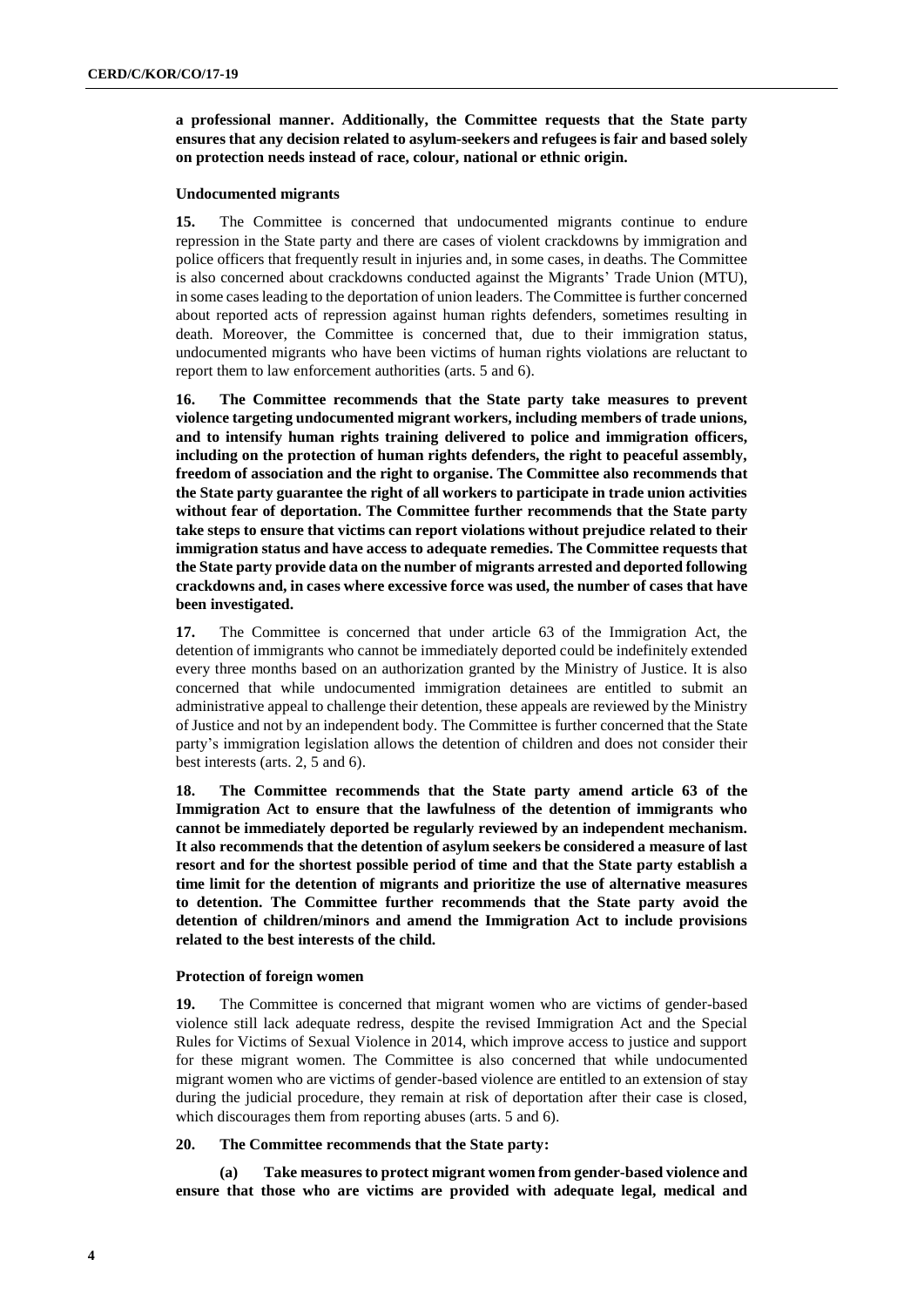**psychosocial assistance, regardless of their immigration status, and take measures to ensure that the perpetrators be held accountable;** 

**(b) Grant undocumented migrants who have been victims of gender-based violence the possibility to reside in the country after their case has been closed, and** 

**(c) Ensure that migrant women be provided with clear information, in a language they understand, about the services and remedies available to them, as victims of gender-based violence.**

#### "**Marriage migrants" and "multicultural families"**

**21.** The Committee is concerned that the National Basic Living Security System is only available to foreigners who married a Korean citizen ("marriage migrants") under the conditions of being pregnant, raising a child or supporting a family member of their (Korean) spouse. The Committee is also concerned that in case of divorce, "marriage migrants" are not allowed to stay in the country unless they perform typically gendered roles such as raising an underage child or taking care of her spouse's family member(s), or unless they are not found to be responsible for the termination of marriage. The Committee is further concerned that in cases when "marriage migrants" return to their country of origin after a divorce with custody of their children of Korean nationality, the State party fails to take adequate measures to guarantee that child support is maintained by the Korean father (art. 5).

**22. In light of its general recommendation No. 25 (2000) on gender-related dimensions of discrimination, the Committee recommends that the State party extend the National Basic Living Security System to all "marriage migrants" without conditions and take measures to ensure equivalent support and benefits to all "marriage migrants". The Committee also recommends that the State party allows "marriage migrants" to change their residence status so that they can continue to live in the State party after the marriage is terminated, no matter what the reasons for that termination and regardless of whether they are raising a child or taking care of their spouse's family member(s). The Committee further recommends that the State party increase its efforts to provide adequate administrative and judicial support to "marriage migrants" who return to their country of origin with their Korean children in relation to divorce proceedings and child custody.**

**23.** The Committee is concerned that the definition of "multicultural families" in the Multicultural Families Support Act only refers to families composed of at least one Korean citizen and thereby excludes a marriage where both partners are foreigners or among ethnic Koreans from another country. The Committee is also concerned that such an exclusion prevents migrant families, including asylum seekers and refugees, from a range of benefits and support which are specifically reserved to "multicultural families" (arts. 2 and 5).

**24. The Committee recommends that the State party review the definition of "multicultural families" and extend it to all families where at least one member is not a Korean citizen (such as families composed of two foreign partners and families composed of ethnic Koreans from another country) in order to grant the same benefits to all families, without discrimination.** 

#### **Trafficking in persons**

**25.** The Committee is concerned that the State party still lacks a comprehensive law on human trafficking. It is also concerned about reports on the forced sexual exploitation of migrant women who entered the country with an E-6 visa as well as of those who are exempted from visa. The Committee is further concerned that despite the exemption regime, undocumented migrants, while being particularly vulnerable to human trafficking, remain reluctant to report out of fear of being expelled. Additionally, the Committee is concerned about the low percentage of those held accountable for human trafficking (arts. 2, 5 and 6).

#### **26. The Committee recommends the State party to:**

**(a) Adopt a comprehensive law on human trafficking, (in line with the Protocol to Prevent, Suppress and Punish Trafficking in Persons, especially Women**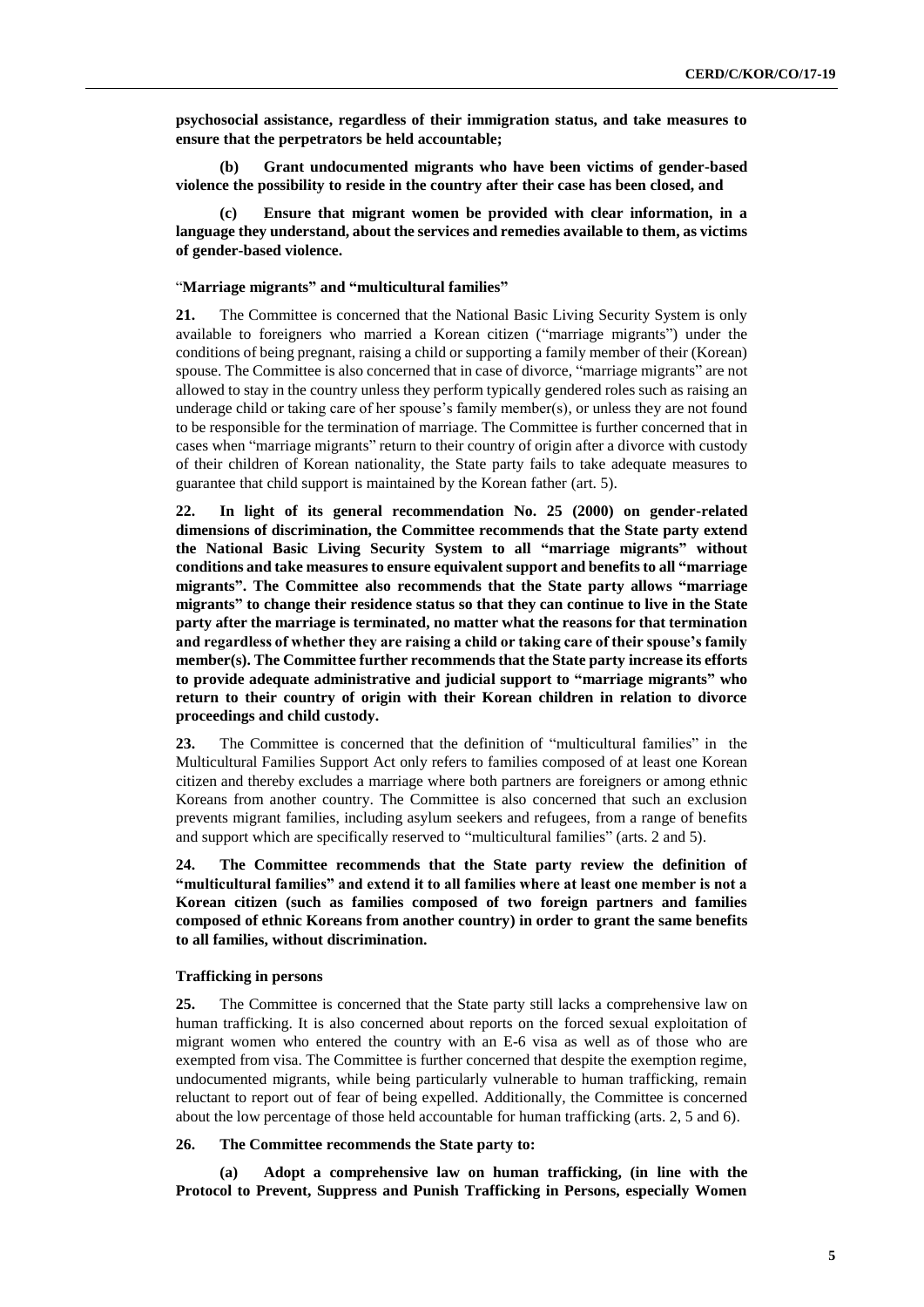**and Children), and conduct awareness-raising campaigns to inform the public about the legislation;**

**(b) Facilitate victims of human trafficking to lodge complaints to the authorities, provide protection to victims and grant them with a stable status of residence and basic livelihood at least until the remedy process ends;** 

**(c) Ensure that investigations of cases of human trafficking are conducted in a professional manner and that those responsible are held accountable. The Committee recommends that the State party ensure that victims of human trafficking have access to adequate redress, including rehabilitation**.

#### **Birth registration**

**27.** The Committee is concerned that children born of parents of foreign origin are not systematically registered, as foreigners must register with embassies of their countries of origin. The Committee is also concerned that the application procedure for citizenship for a child born out of wedlock from a Korean father and a foreign mother requires a passport issued from the mother's country of origin. As a consequence, in cases when the issuance of foreign passport is not feasible, children remain unregistered, thus having no access to a range of social benefits (arts. 1, 2 and 5).

**28. In light of its general recommendation No. 30 (2004) on discrimination against non-citizens, the Committee emphasises that birth registration is a prerequisite for the enjoyment of a wide range of human rights. It recommends that the State party take measures to ensure that all children born in the territory of the State party are registered, regardless of their nationality and residence status. The Committee also recommends that the State party eliminate barriers to Korean citizenship for children who were born of a Korean father and a foreign mother out of wedlock. The Committee further recommends that the State party ratify the 1961 Convention on the Reduction of Statelessness.**

#### **Access to education**

**29.** The Committee is concerned that education is compulsory only for Korean nationals, based on the Framework Act on Education. It is also concerned that while migrant children have the right to enrol in schools, admissions remain at the sole discretion of the school principals, thus resulting in the fact that some migrant children are left out of school, either because the school refused to admit them or because their parents failed to enrol them. The Committee is further concerned that the practice of enrolling migrant children in alternative schools is discriminatory and has a negative impact on their integration into the Korean society (arts. 1, 2 and 5).

**30. The Committee recommends that the State party amend the Framework Act on Education to extend compulsory education to all children without discrimination. It also recommends that the State party raise awareness, including among migrant communities and school principals, of the right of children to attend school. The Committee further recommends that the State party take measures to increase the enrolment rate of migrant children in regular schools, with a view to enhance their integration into Korean society.**

#### **Access to social security**

31. The Committee is concerned about the lower rate of enrolment of migrants in the health insurance scheme, including migrant children. It notes with concern that while the State party plans to increase the health insurance coverage of migrants, the fees will be higher for migrants than for Korean nationals. The Committee is also concerned that several categories of migrants are excluded from social security schemes and that the National Basic Living Security System is only available to refugees and certain categories of marriage migrants (those who are pregnant, raising a child or taking care of their spouse's family member(s)), thus leaving the majority of migrants without any basic social security coverage. The Committee is further concerned that according to the National Human Rights Commission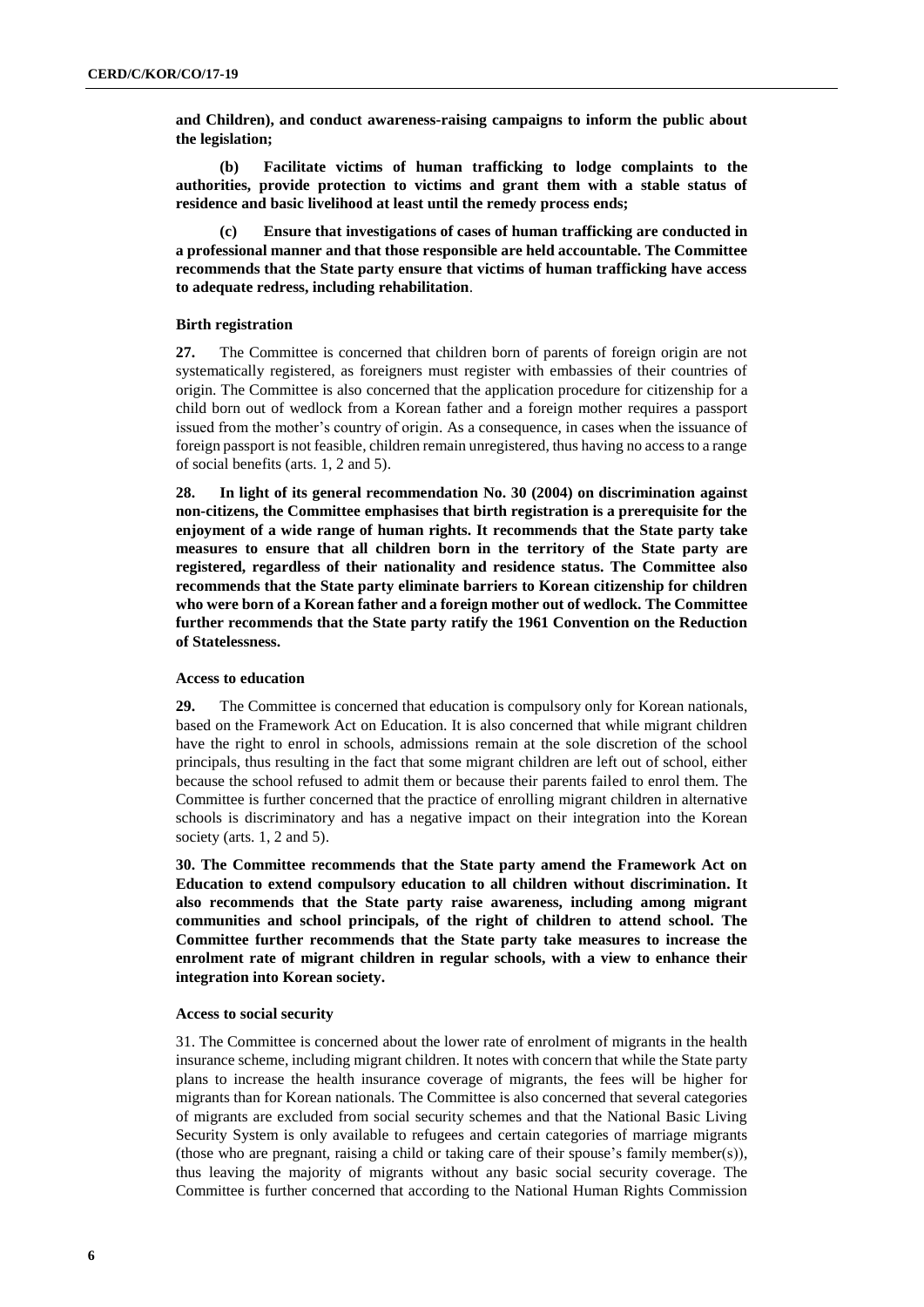of Korea, the State party withholds support based on the Emergency Aid and Support System "when both the victim and the perpetrator of crime are migrants" (arts. 1, 2 and 5).

**32. The Committee recommends that the State party:**

**(a) Take measures to increase the health insurance coverage of migrants and ensure that all migrant children are covered by health insurance, including the children of persons who are not covered by the National Health Insurance;**

**The Committee also recommends that the State party review the amendment of its national health insurance scheme to cover all migrants at the same level of fees as Korean nationals.**

**(b) Review its social security policies to ensure that all persons living on its territory, irrespective of their national origin, receive basic social support;**

**(c) Take measures to ensure equal eligibility conditions for all to the Emergency Aid Support System without discrimination**.

33. The Committee is concerned that only nationals of States with a cross-guarantee agreement with the State party benefit from the Crime Victim Protection Act, thus excluding the majority of foreigners from relief as they originate from countries without such an agreement with the State party (arts. 1 and 6).

**34. In light of its general recommendation No. 31 (2004) on the prevention of racial discrimination in the administration and functioning of the criminal justice system, the Committee recommends that the State party amend its legislation to make the Crime Victim Protection Act applicable to all foreigners, including undocumented migrants who are particularly vulnerable to crimes, in order to guarantee the right of every person within its jurisdiction to an effective remedy.**

### **D. Other recommendations**

**Ratification of other instruments**

**35. Bearing in mind the indivisibility of all human rights, the Committee urges the State party to consider ratifying those international human rights instruments that it has not yet ratified, in particular treaties with provisions that have direct relevance to communities that may be subjected to racial discrimination, including the International Convention on the Protection of All Persons from Enforced Disappearance and the International Convention on the Protection of the Rights of All Migrant Workers and Members of their Families. The Committee also recommends that the State party ratify the 1961 Convention on the Reduction of Statelessness and ILO Convention No. 189 concerning Domestic Workers.**

**Follow-up to the Durban Declaration and Programme of Action**

**36. In light of its general recommendation No. 33 (2009), the Committee recommends that the State party give effect to the Durban Declaration and Programme of Action, adopted at the World Conference against Racism, Racial Discrimination, Xenophobia and Related Intolerance (2001), taking into account the outcome document of the Durban Review Conference (April 2009), and that it report accordingly.** 

## **International Decade for People of African Descent**

**37. In light of General Assembly resolution 68/237, the Committee requests that the State party include in its next periodic report precise information on the concrete measures adopted in the framework of the International Decade for People of African Descent, taking into account the Committee's general recommendation No. 34 (2011) on racial discrimination against people of African descent.** 

#### **Consultations with civil society**

**38. The Committee recommends that the State party continue consulting and increasing its dialogue with civil society organizations concerned with human rights**